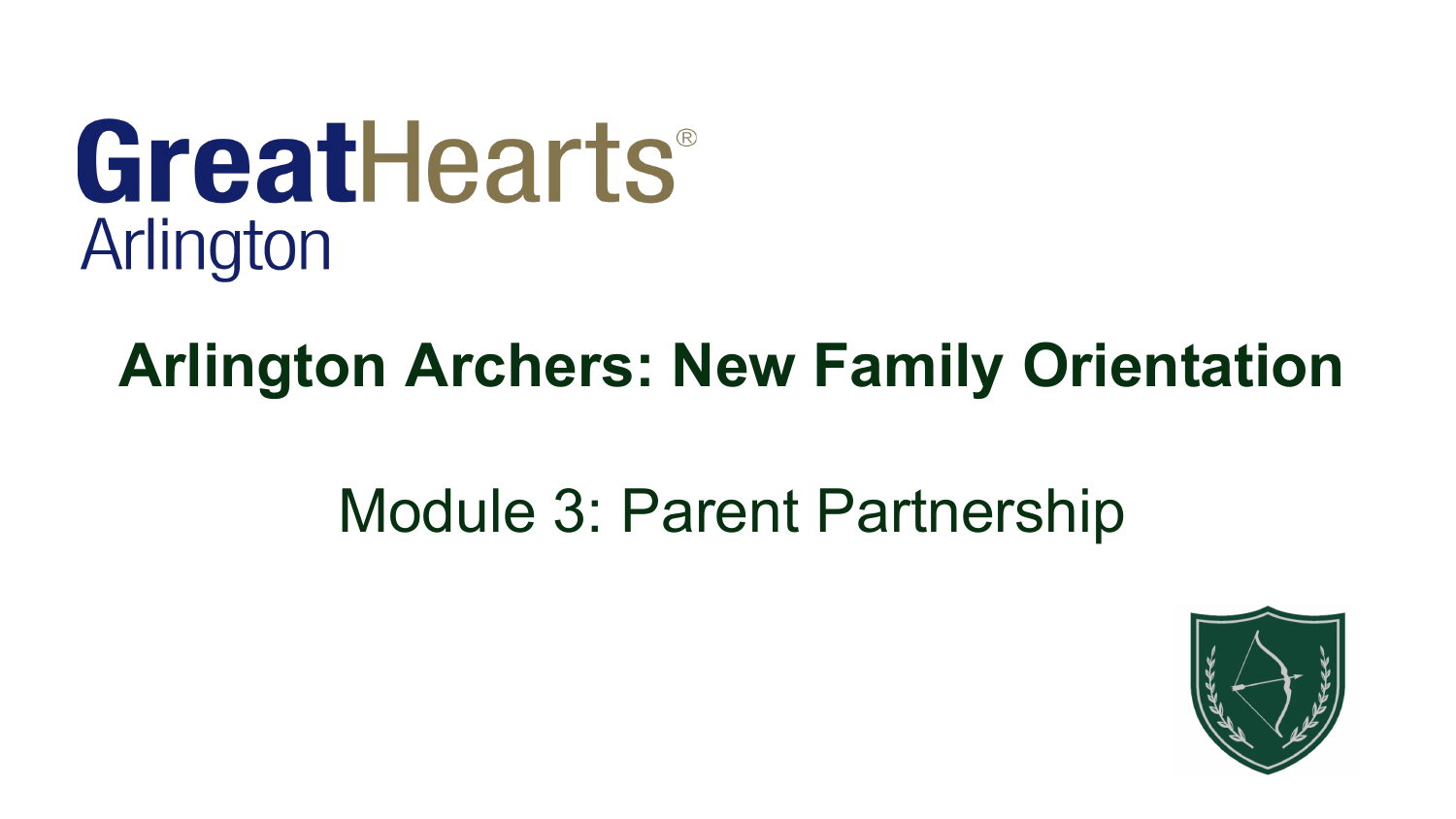### Table of Contents: Parent Partnership

- 1. A Partnership in Education
- 2. Parent Service Organization
- 3. Volunteer Requirements and Opportuni
- 4. Communications
- 5. Community Investment

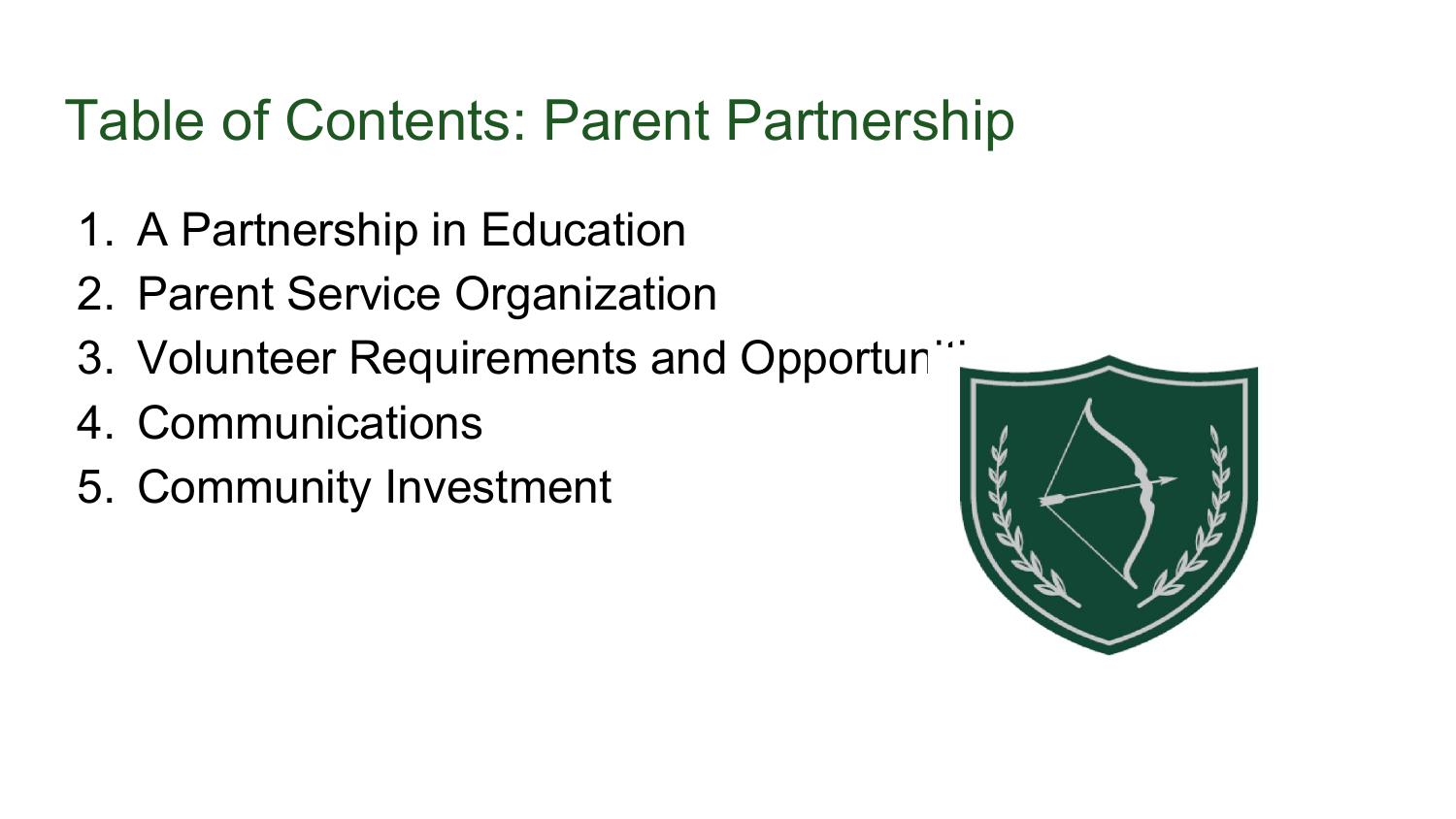It is our joy to partner with you in the education of your children. Already in this journey you have applied to our school, persevered through the lottery, secured a spot, and registered. Some of you have attended Information Night, Registration Day, and become active members of our [Parent Facebook Group](https://www.facebook.com/groups/greatheartsarlingtonparents/). And this is just the beginning of our beautiful partnership!

We will need you to stay connected and engaged as we join together to pursue the mission of Great Hearts Arlington.The Academy exists to cultivate the hearts and minds of our students in the pursuit of truth, goodness, and beauty. Your children will be facing a new and exciting challenge this fall and they will need the emotional and physical support of the adults in their lives. This module outlines ways we can partner together on behalf of your children.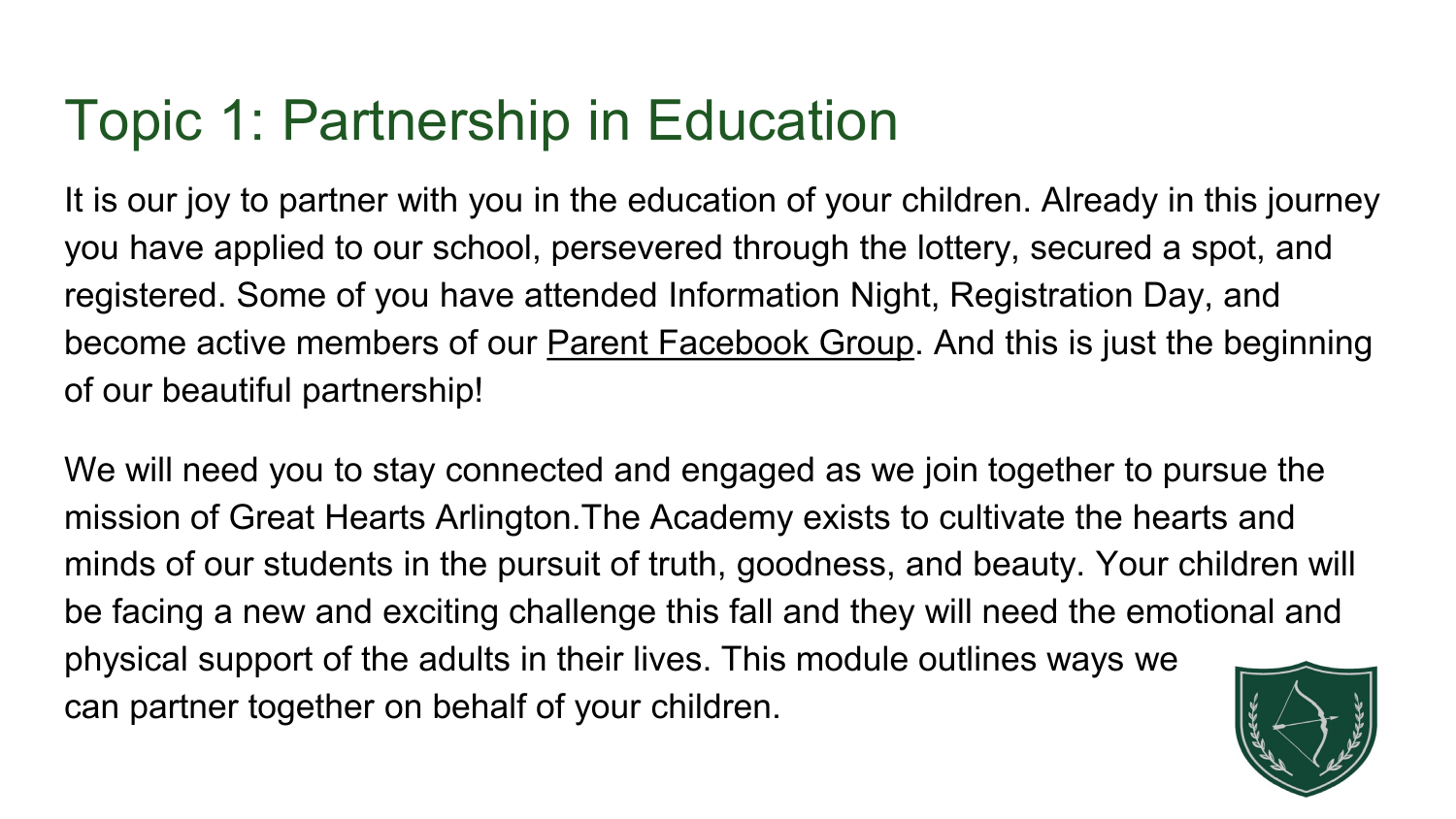**Practical Partnership Tip #1**: Create the conditions for your child to be ready to learn.

- Full night's sleep
- **Nutritious breakfast**
- Clean and dress code compliant uniform
- Backpack loaded with homework, planner, and books

Together, these four conditions ensure that your child walks in our doors ready to confident and ready for school.

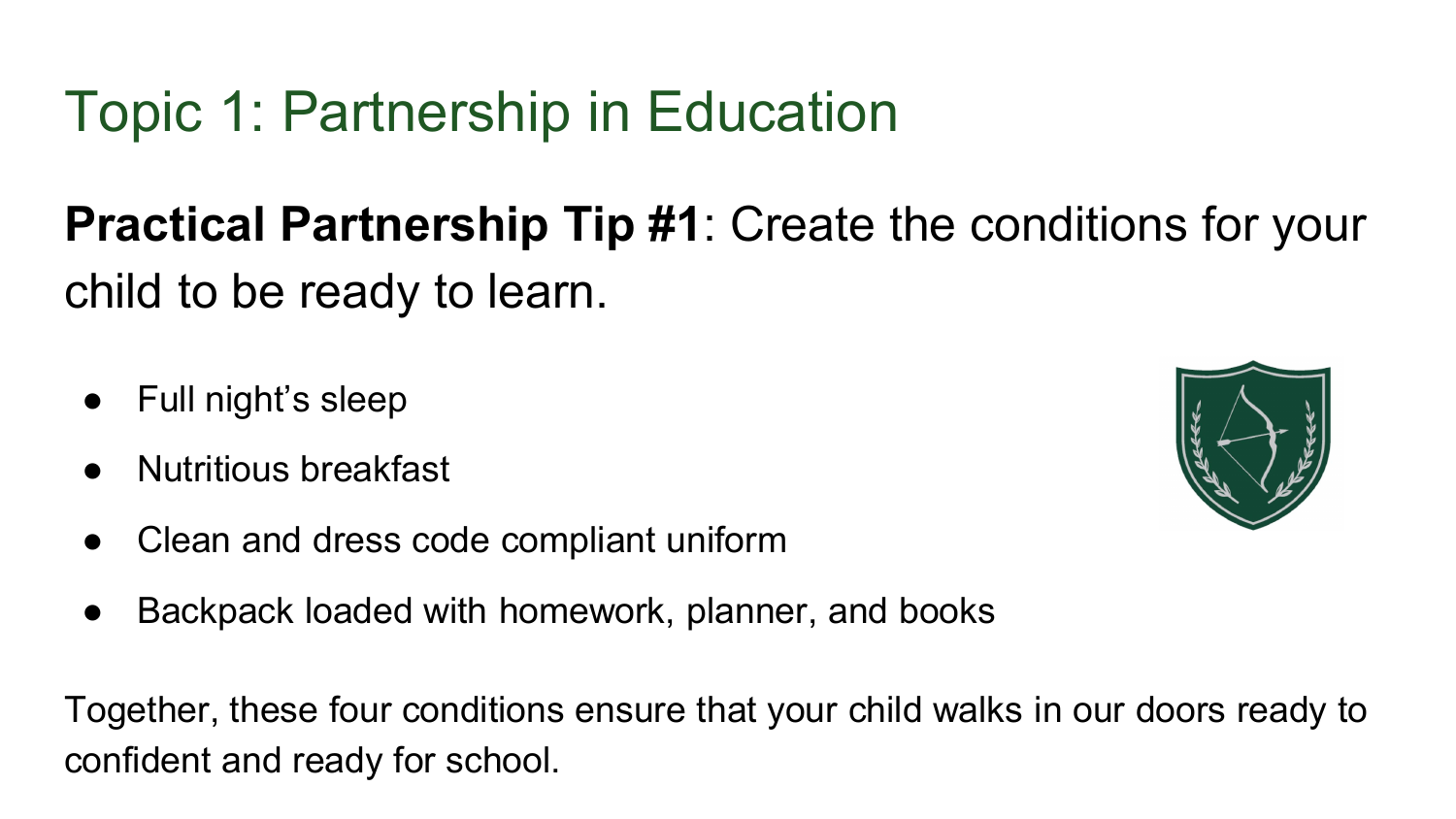### **Practical Partnership Tip #2**: Create the conditions for homework completion.

- Focused and organized workspace
- Stretch breaks between subjects
- Use and monitoring of take-home folder and student planner
- Early and regular communication with teachers
- Utilization of in-person and web-based curricular supports--e.g., Spalding videos

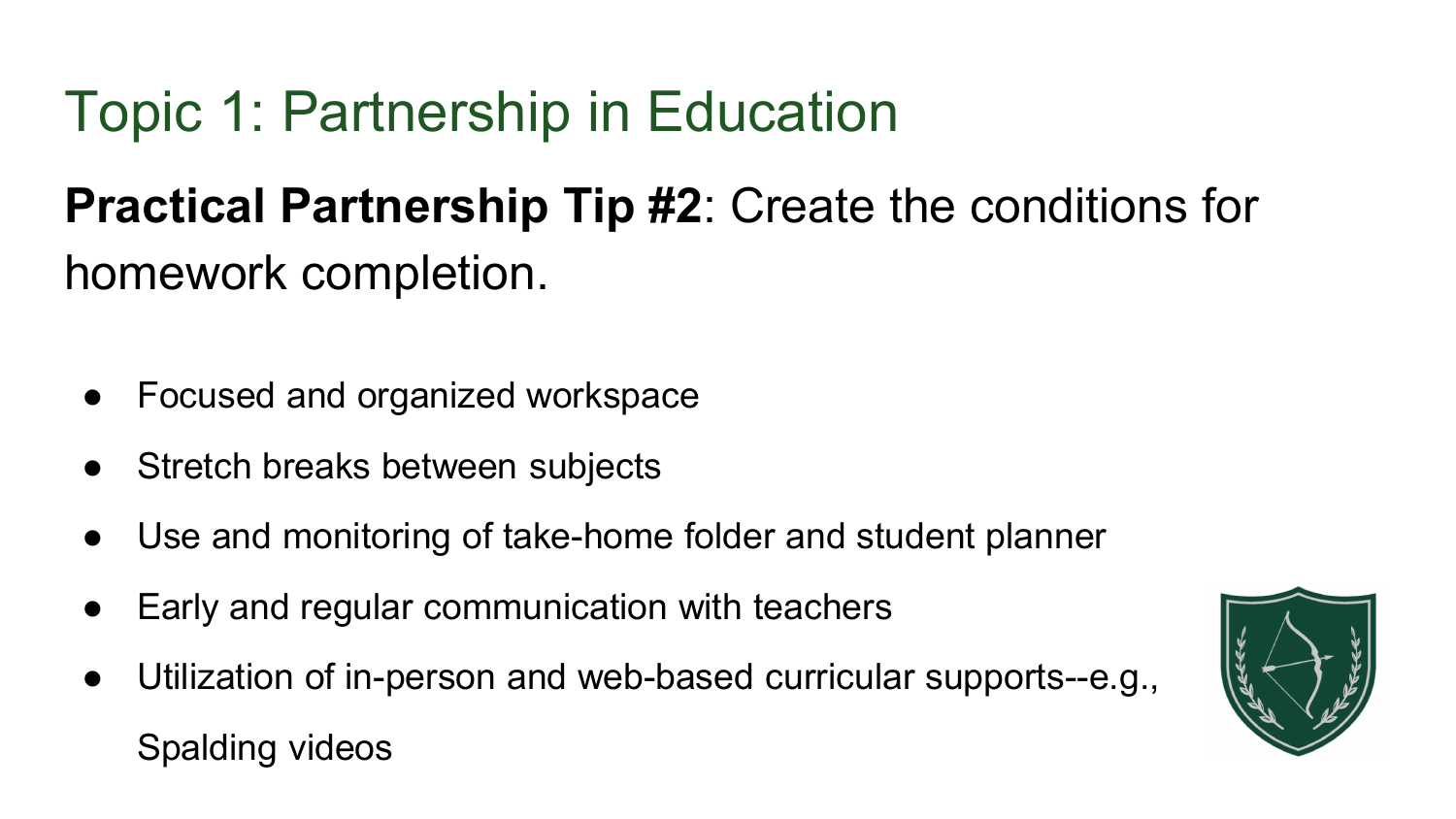#### **Practical Partnership Tip #3**: Stay Positive!

- Assume good will on the part of faculty, staff, and administration.
- Engage in proactive communication with teachers.
- When your student is struggling, stay empathetic, but refrain from commiseration.
- Become familiar with and follow the Academy's procedures and guidelines.
- Let us know early if something is amiss.

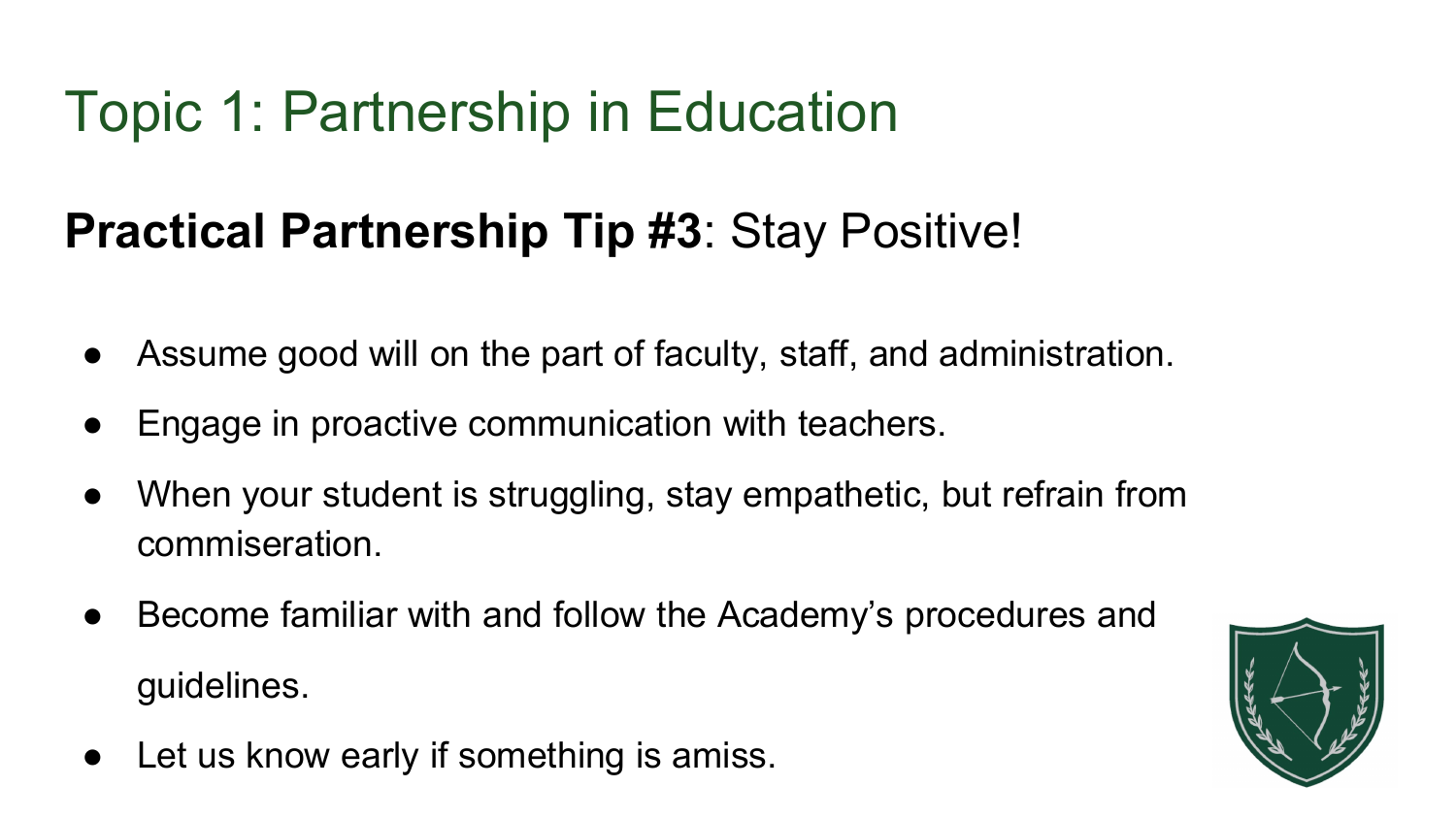The transformative education offered at Great Hearts Arlington will only be possible through the generous and passionate commitment of a Parent Service Organization (PSO). Parents and guardians join a community of like-minded families dedicated to the success of Great Hearts Arlington and its students.

Every parent at Great Hearts Arlington is an automatic member of the PSO, and there are no dues or fees associated with membership. The PSO serves as the mechanism through which we recruit and organize our parent volunteers. We encourage participation at any level. In our first year the PSO will start with only the most essential committees. As the school grows, so too will the PSO.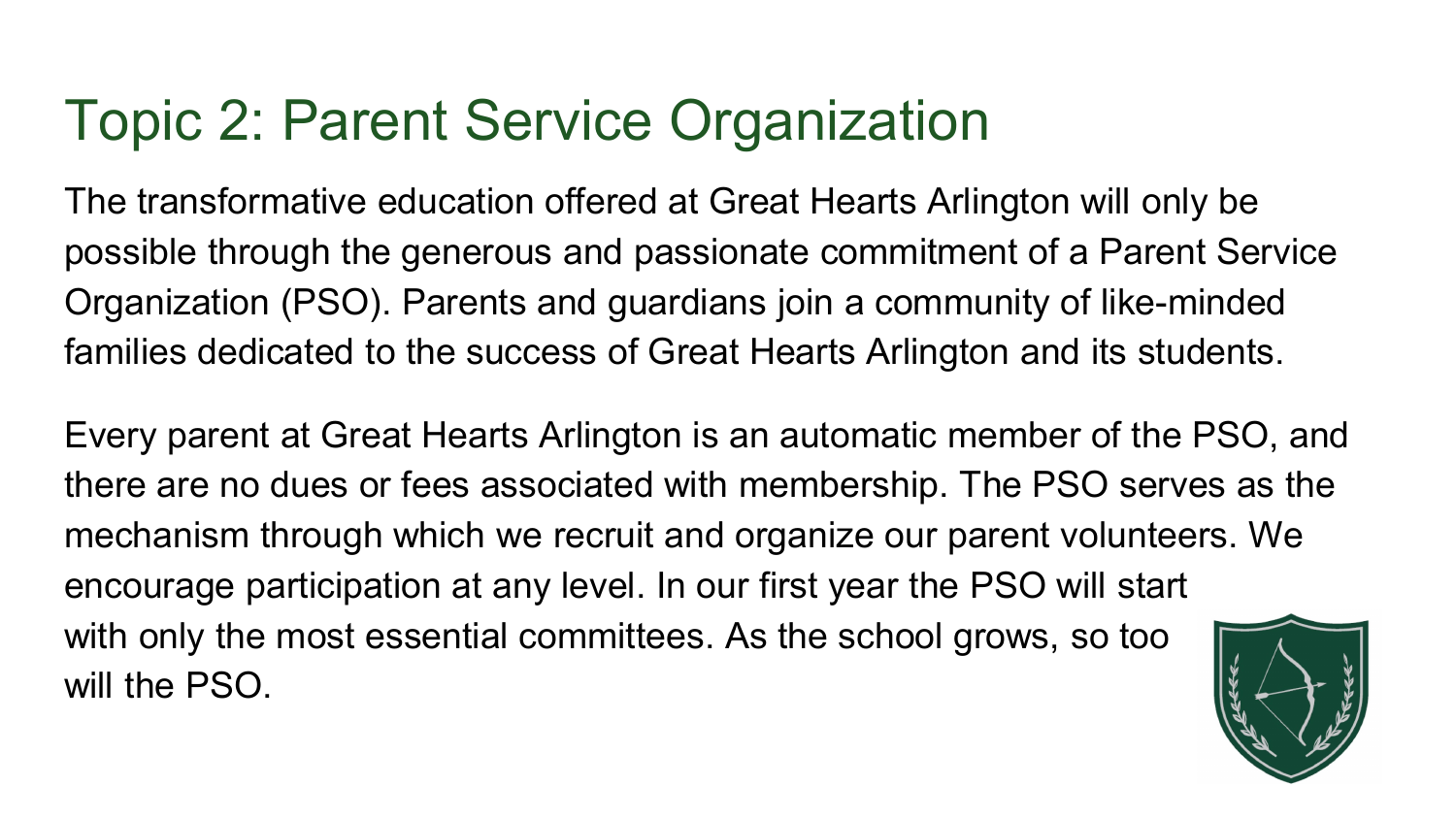#### Great Hearts Arlington PSO Mission Statement:

The Parent Service Organization of Great Hearts Arlington is a community of parent volunteers that provides a support system to enrich students' academic experience. We volunteer our time in service, sponsor and promote social activities, and provide programs to benefit and support the faculty and administration who are working to fulfill the Great Hearts mission to cultivate the hearts and minds of students in the pursuit of Truth, Goodness, and Beauty.

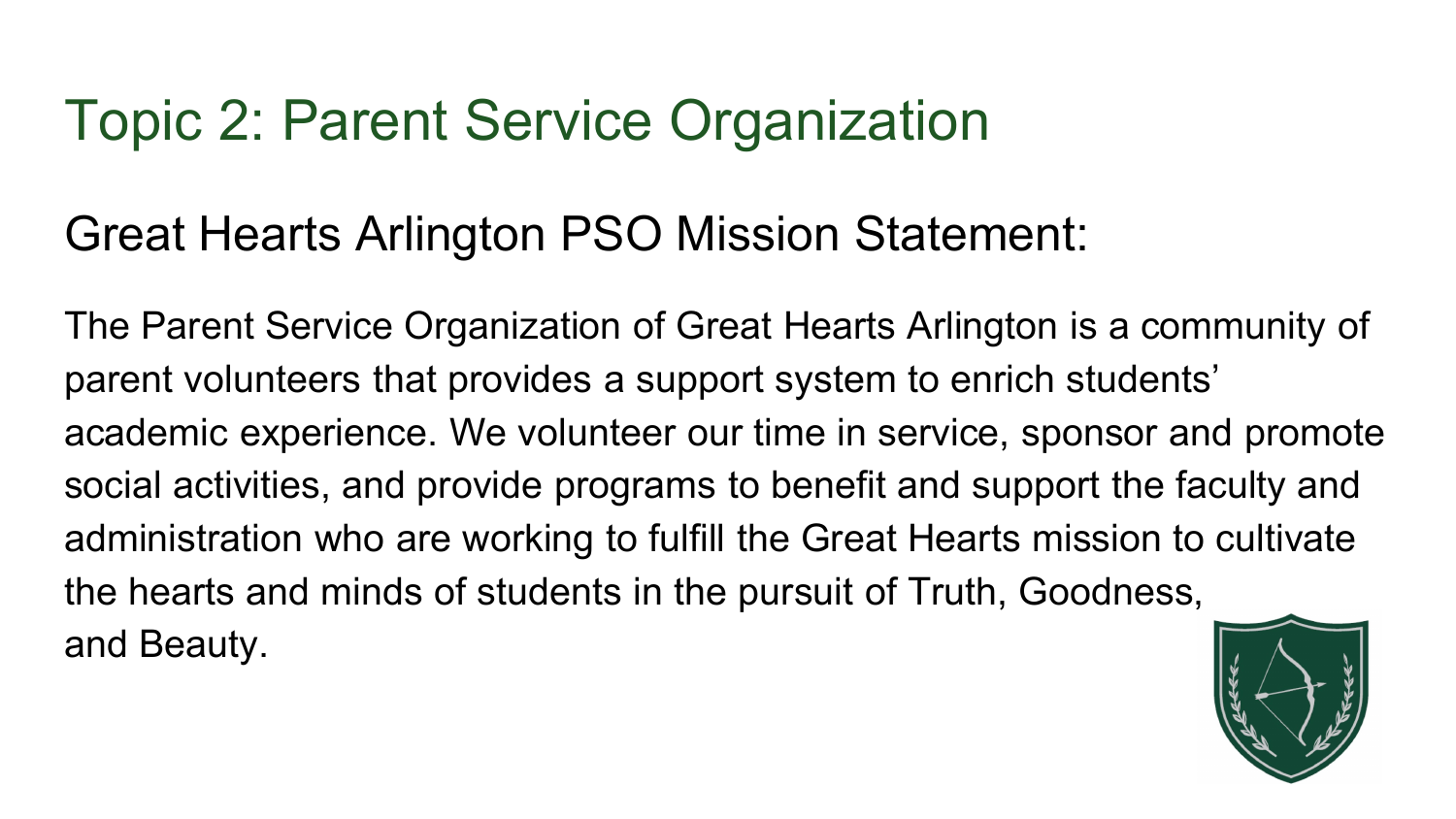Purpose and Objectives:

- Support the Great Hearts Arlington mission.
- Develop a closer connection between school and home by encouraging parent involvement.
- Enhance the educational experience by supporting and organizing academic and enrichment activities.
- Express appreciation for teachers and staff.
- Organize social events to unite the community.

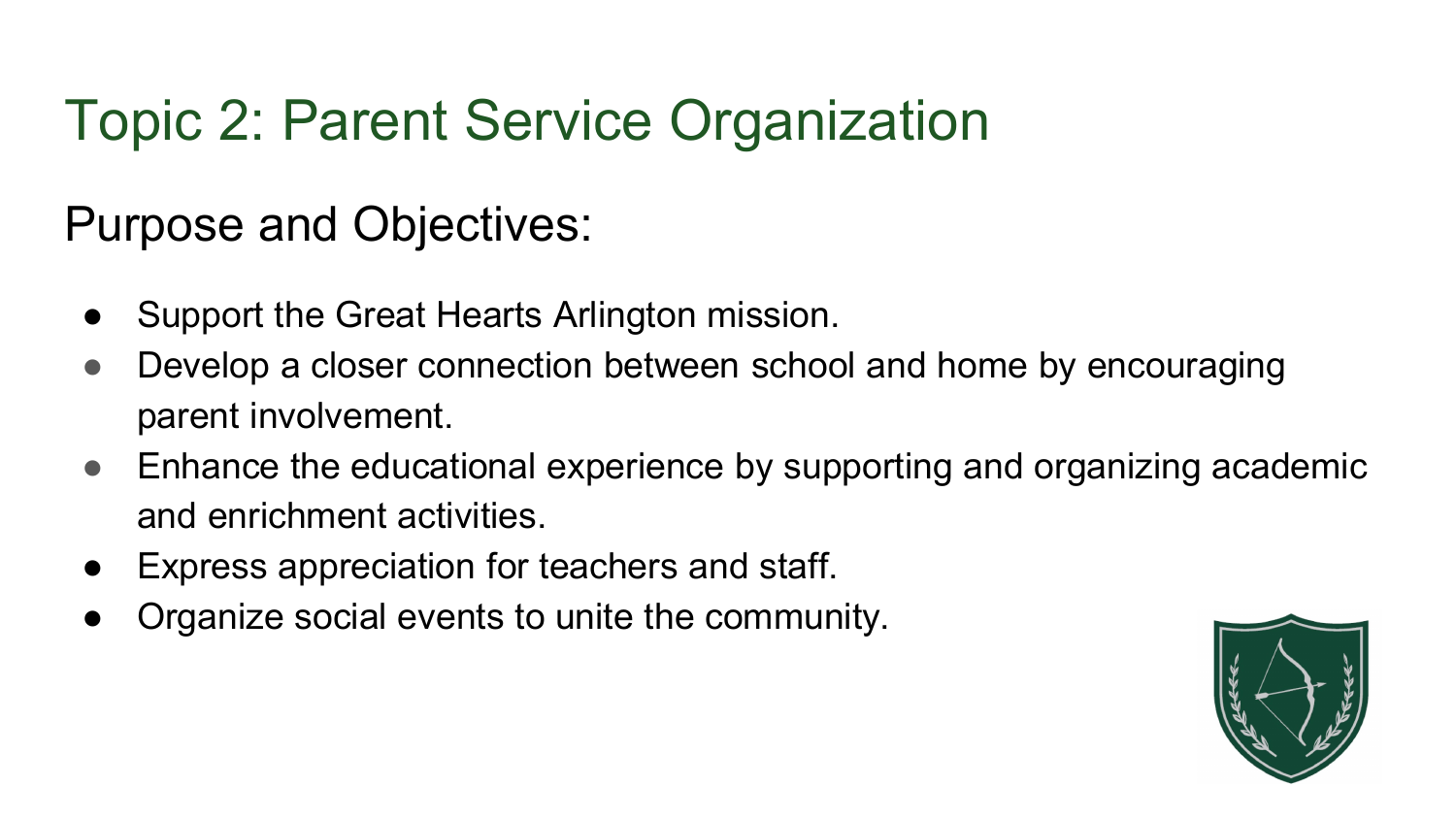#### Areas of Service:



- Lunchroom: Support a vital part of daily campus life.
- Copy Room: Support instruction through copying, cutting and stapling materials for a variety of assignments and projects.
- Front Desk: Help welcome visitors and support Academy operations.
- Teacher Appreciation: Encourage faculty by organizing initiatives that show appreciation and support.
- Academy Culture: Help build a thriving intellectual and aesthetic community.
- Social Committee: Plan community-building opportunities outside of school.
- Classroom/Grade-Level Coordinators: Coordinate needs and events on behalf of specific grade levels.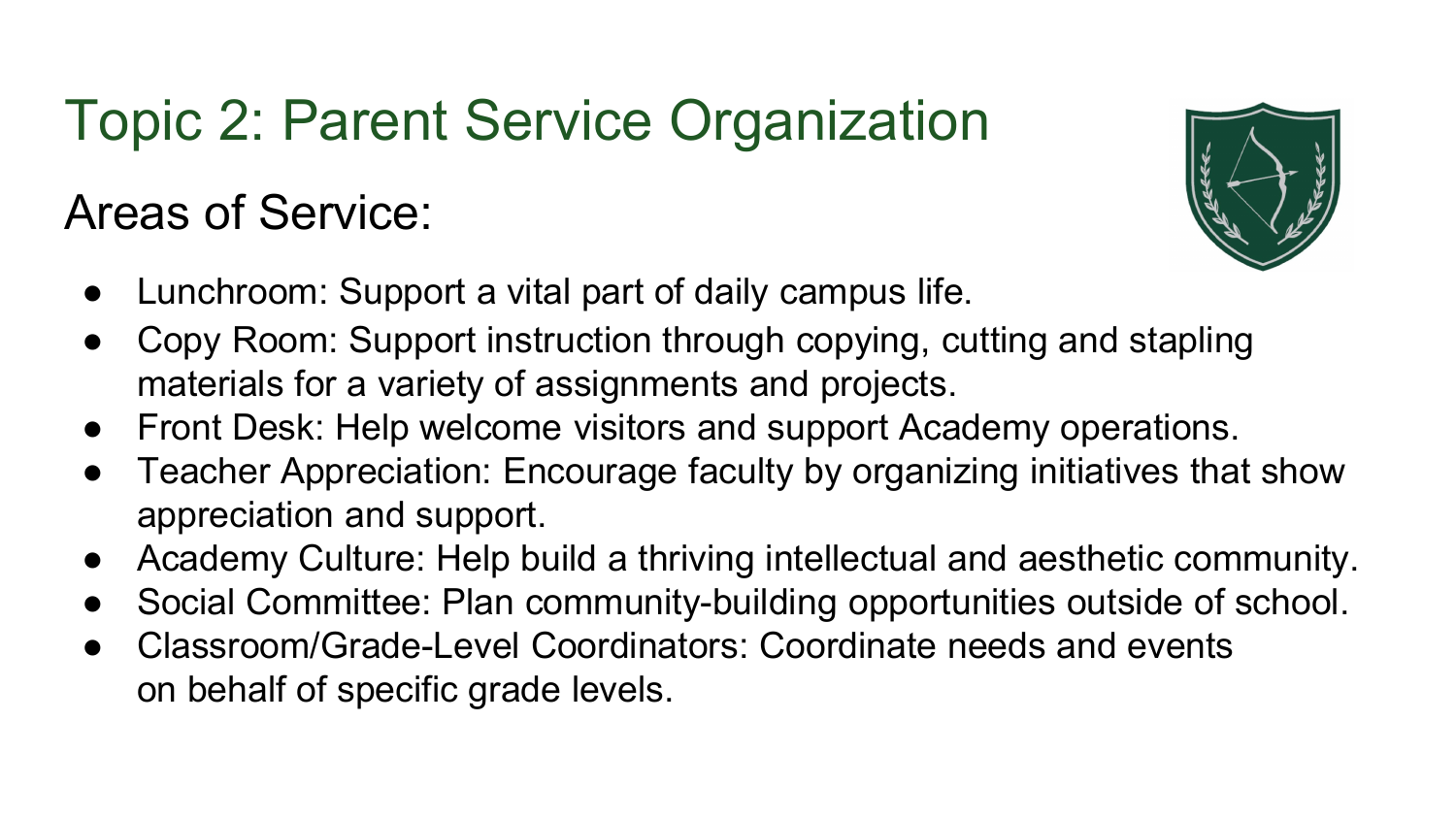### Topic 3: Volunteer Requirements

Great Hearts Arlington is committed to the safety of all our students.

All volunteers wishing to serve on campus must fill out our volunteer paperwork, including a consent to background check. Once paperwork is filed and background checks are cleared you will be able to volunteer on campus. More information on volunteering opportunities will be shared in the coming months.

If you are interested in volunteering please complete the volunteer background check and submit a [signed copy of the FERPA agreement](https://arlington.greatheartsamerica.org/gha-ferpa-acknowledgement/) to the front desk.

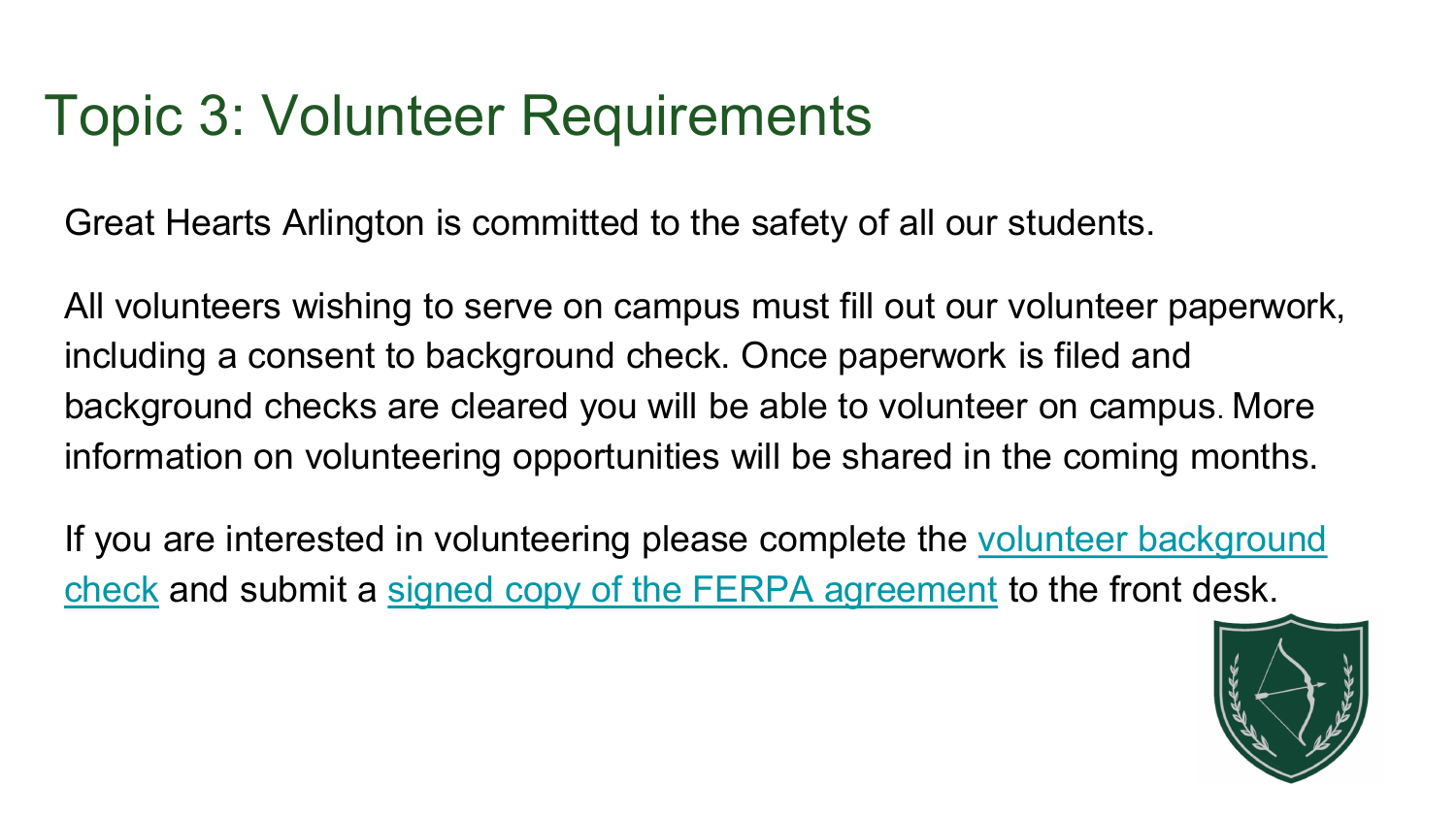# Topic 3: Volunteer Opportunities

Parents support the school in a wide range of ways. No matter what your talent or schedule, your help will make a difference. If you are interested in ways to volunteer and want to know more about the [Parent Service Organization](https://arlington.greatheartsamerica.org/academy-life/pso/), please click on the button below or contact [ArchersPSO@gmail.com](mailto:ArchersPSO@gmail.com).

Volunteer [Interest Survey](https://docs.google.com/forms/d/e/1FAIpQLSekCzlkFZ2Z9Nj_jMO4_eXBwP08nJvtyDT1Gr3Rdo1xobkohA/viewform)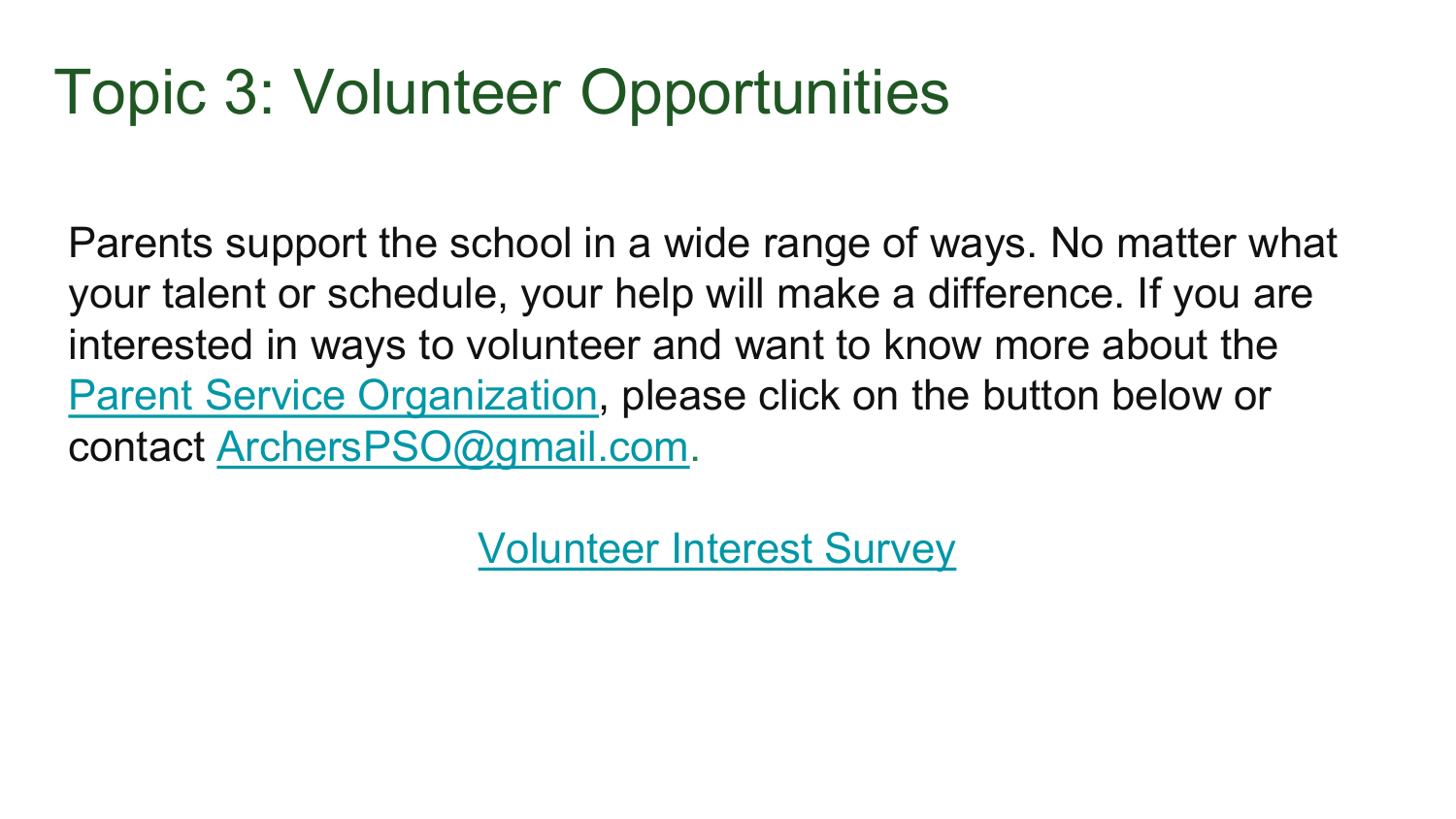#### School Communication:

**Weekly Newsletters**. You can expect weekly [newsletters](https://arlington.greatheartsamerica.org/events/communications/) from the school. This is your main source of up-to-date school-wide communication, and families are strongly advised to read each [Newsletter.](https://arlington.greatheartsamerica.org/events/communications/)

**Website**. The [website](http://www.greatheartsarlington.org/) is valuable source of basic Academy information such as contact information for administration and faculty, the school calendar, dress code guidelines, the Classics to Keep list, archived Newsletters, and the like.

**Email**. Email from faculty or administration is typically reserved for topic or time-sensitive communication specific to your child.

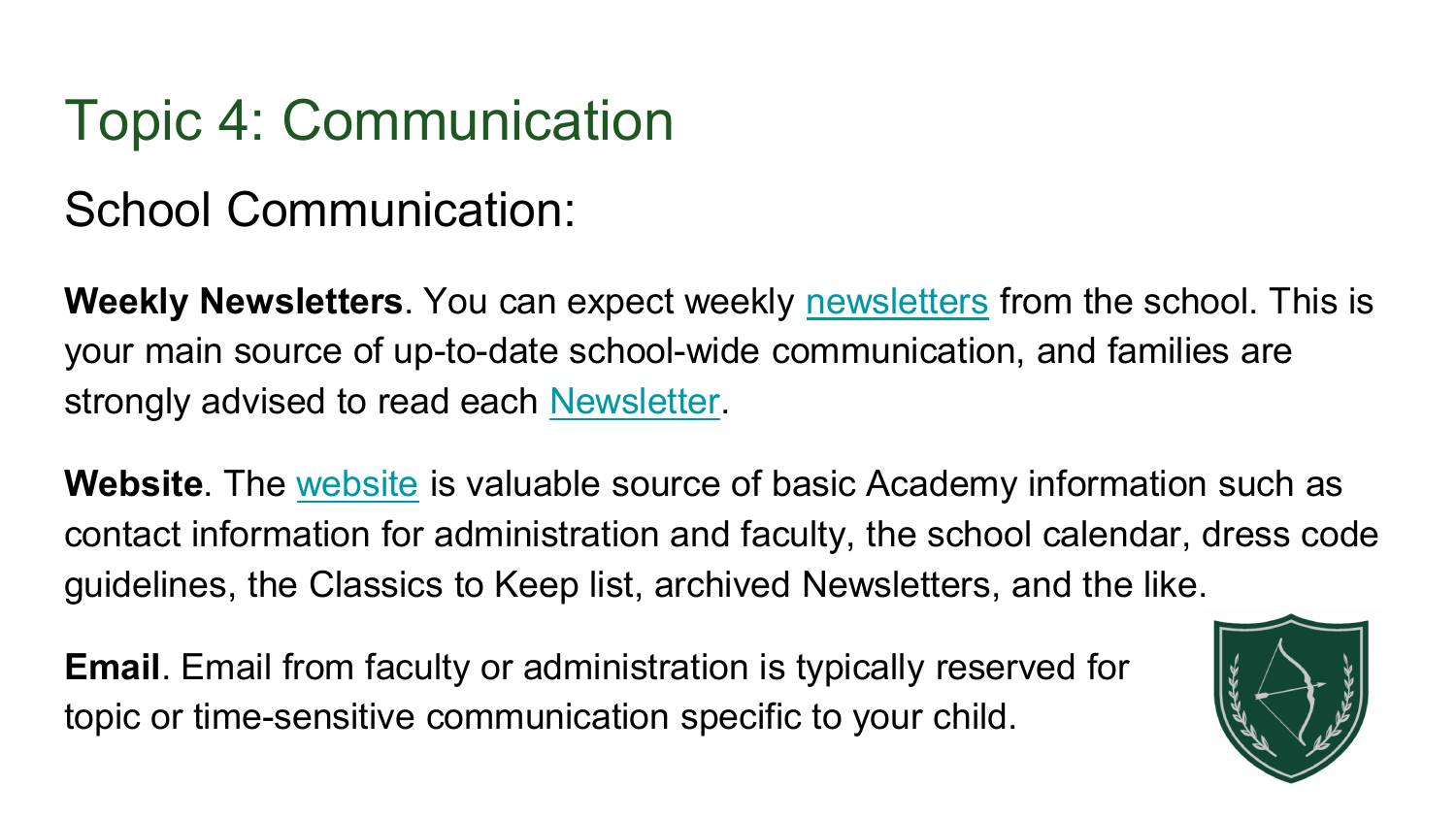Parent Communication: As members of a new school community there will ample opportunity for productive inquiry and discussion.

**In-Person Events**. Throughout the school year parents will have the opportunity to interact with faculty and administration during events such as *Meet the Teacher Night*, *Curriculum Night*, *Coffee With the Headmaster*, and the like.

**Email**. Proactive communication via email is an important means of asking questions and raising concerns. Please visit the [website](https://arlington.greatheartsamerica.org/) for contact information for [faculty and administration.](https://arlington.greatheartsamerica.org/home/contact-us/faculty-staff/)

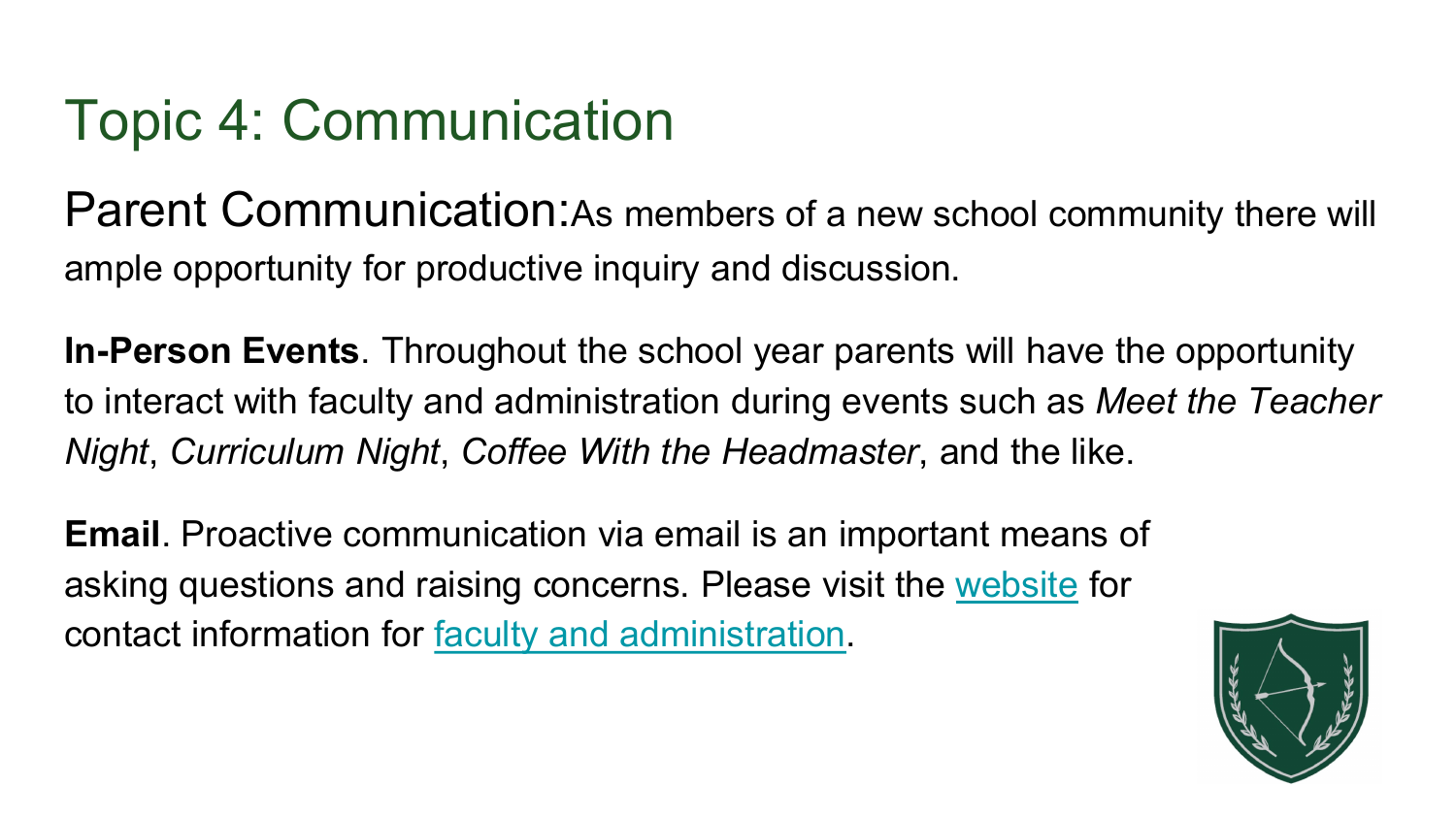#### Parent Communication, continued:

**Appointments and telephone calls**. From time to time it will be necessary to schedule an appointment with a member of the faculty or administration. As good willed and open communication is an important part of academy culture, parents and guardians are encouraged to meet first with the person who has direct responsibility for their question or concern.

**Surveys**: Great Hearts Arlington thrives on feedback. While we hope you won't wait until a survey to address a question or concern, we sincerely value and seek your feedback. Please make every effort to respond to family surveys.

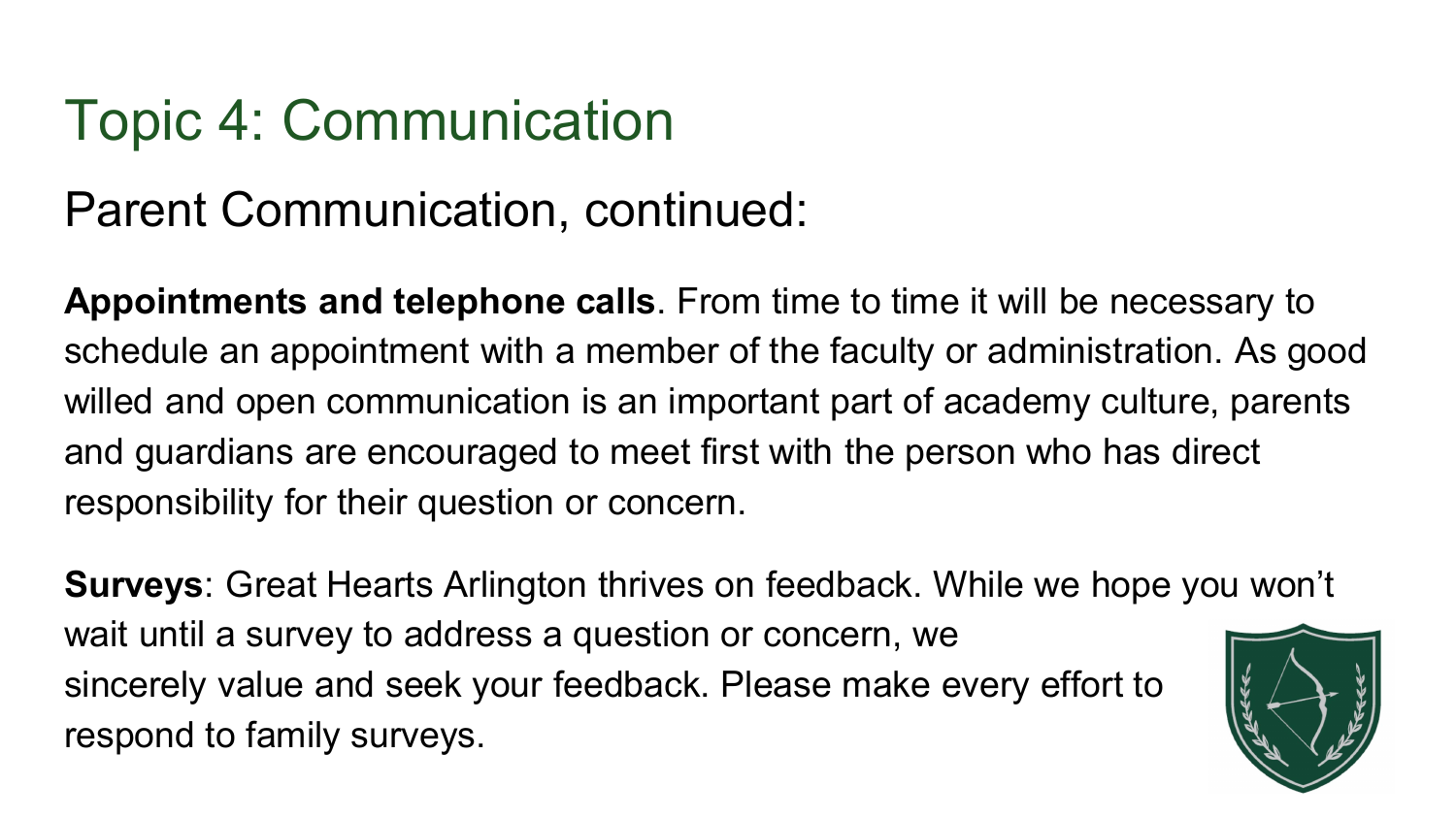#### Social Media:

Many families find our Facebook pages to be wonderful tools for connection. Families will use them to support their students with a variety of concerns such as acquiring used uniforms, or arranging carpools. These are wonderful uses of social media and we encourage our families to stay connected.

However, as we value good willed and open dialogue, we ask that families refrain from using social media to raise concerns or ask questions about faculty, curriculum, or Academy policies. A true partnership requires direct, clear, and respectful communication, and for this reason we ask that you utilize the many communication pathways detailed above.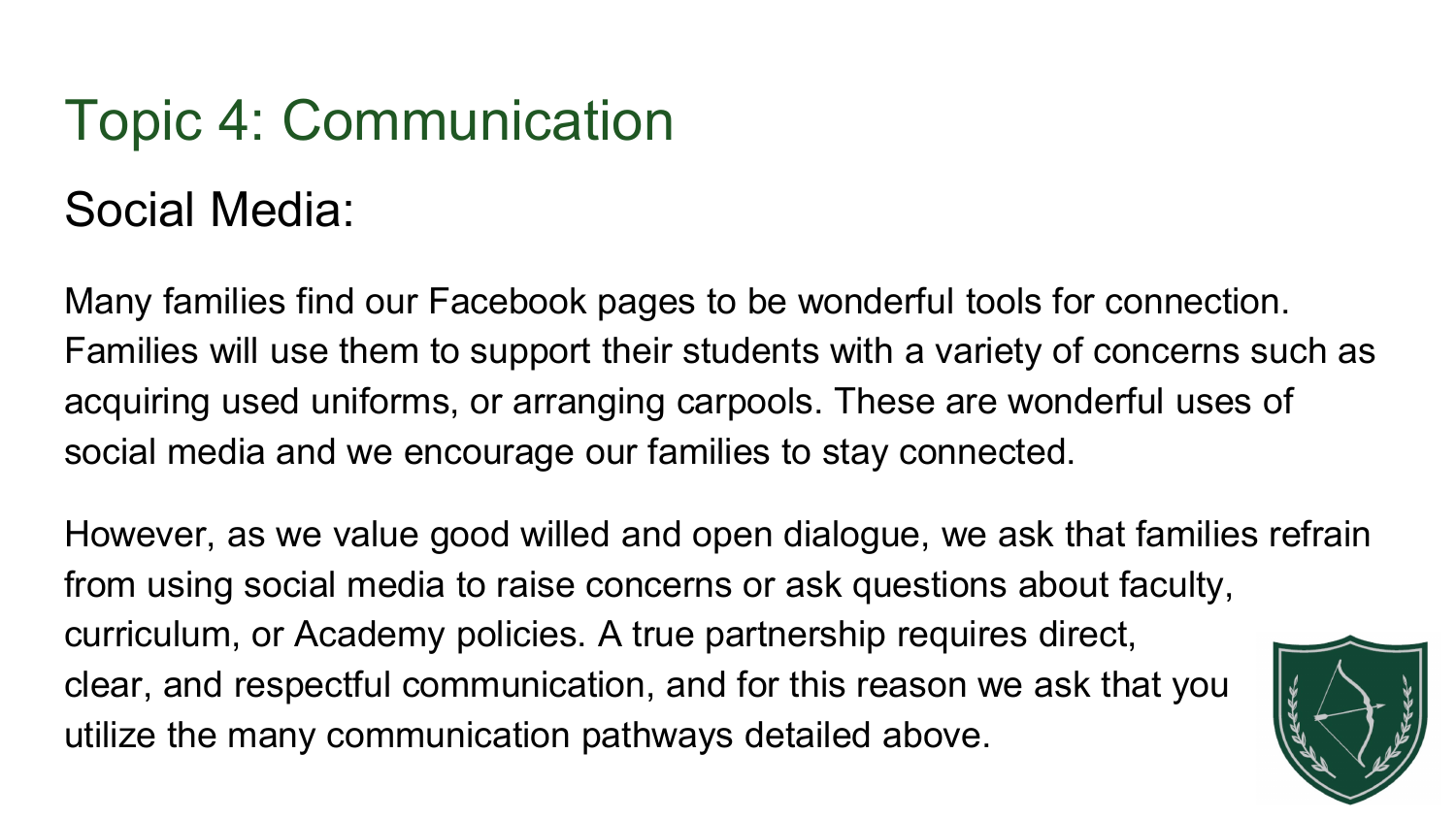# Topic 5: Community Investment

Community Investment is our annual parent giving campaign. Community Investment bridges the gap between the base funding Great Hearts receives in governmental support, and what it costs to deliver this robust, classical liberal arts education. It also allows for campus investments and improvements. Community Investment is a fund that remains with the Academy and goes to support teacher salaries, health benefits, professional development, classroom and athletic supplies, specialized instruction (such as art and music), and building/property maintenance.

For more information on how charter school are funded, please see this Informative document from the [Texas Charter School Association.](https://txcharterschools.org/wp-content/uploads/2020/05/TCSA_funding-infographic_2019_v16.pdf)

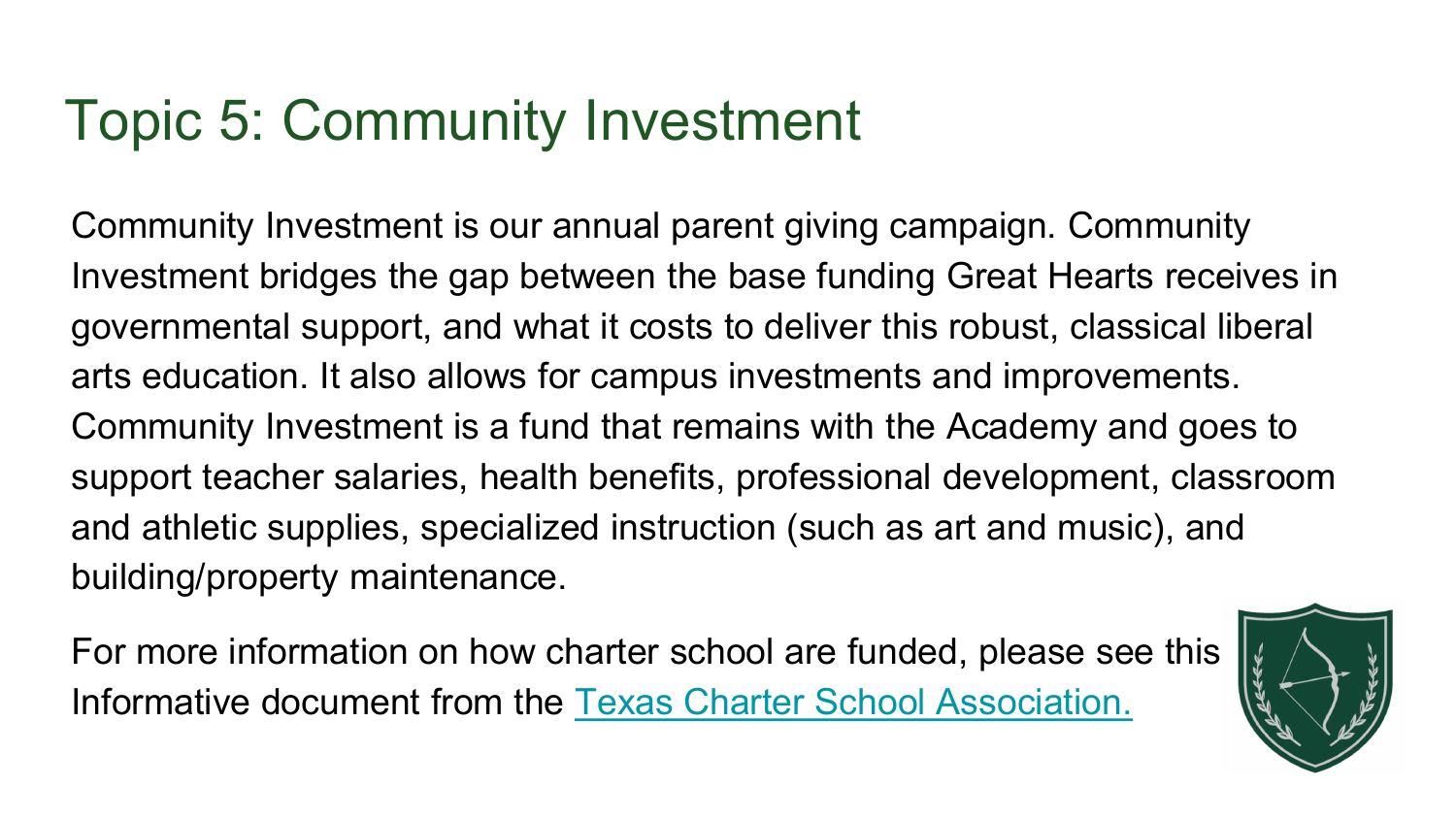# Topic 5: Community Investment

Your Community Investment gift directly supports the Academy's operating budget. Community Investment:

- Helps cover the gap between what we need to deliver the top-tier education that our children deserve and what we receive from public funding
- Helps support our highly qualified and dedicated faculty
- Maintains a smaller student-to-teacher ratio for more individualized attention
- Ensures that programs like art, music, and foreign language are offered on a daily basis
- Allows us to offer our students a private school education in a public school setting

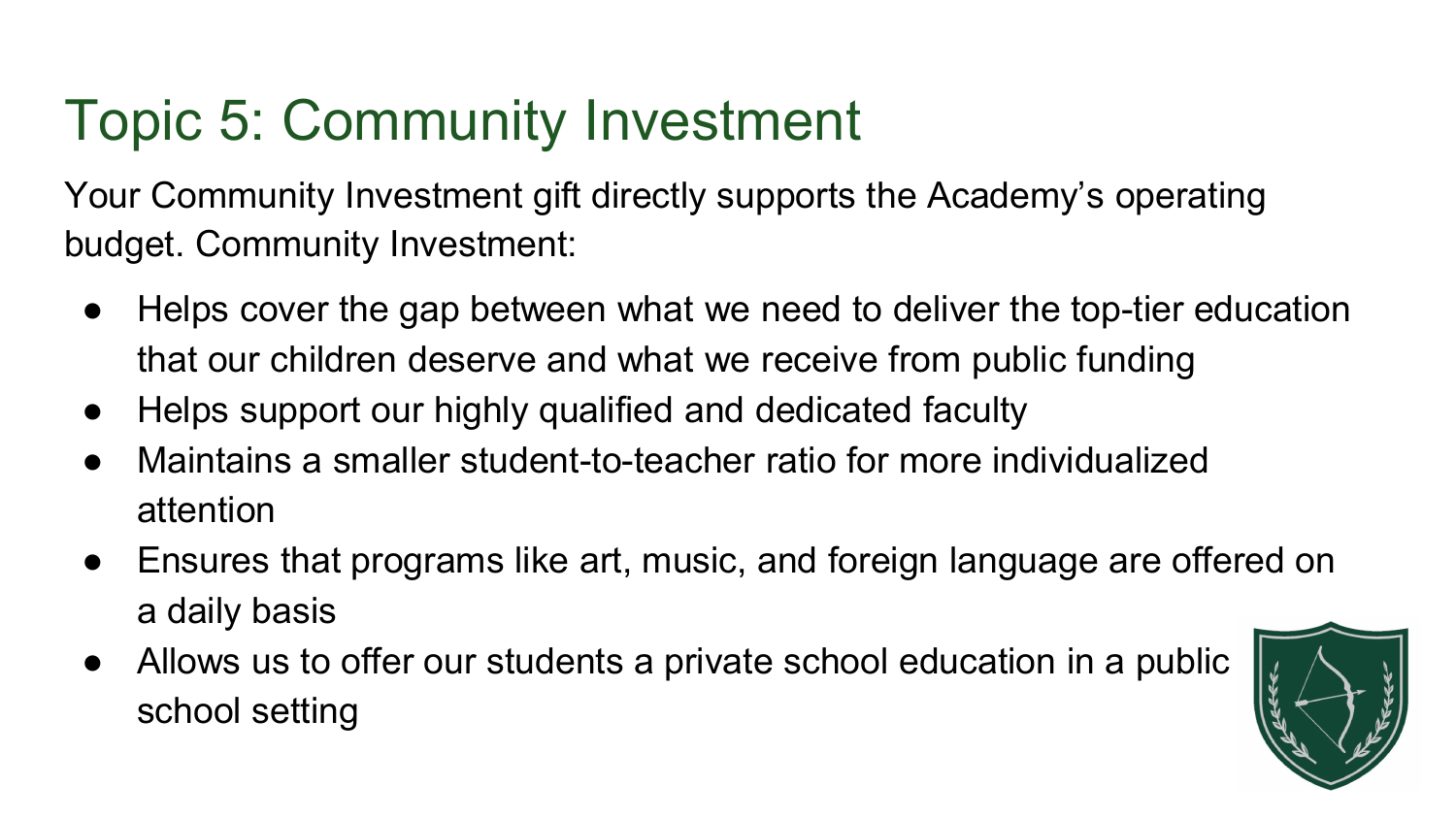# Topic 5: Community Investment How do families participate?

The funding gap is a minimum of 1,200 dollars per student. **Knowing that each family's situation is unique, we encourage families to give as they are able in order to fill that gap**. Every family's participation, at any level, is vital to supporting our teachers and students and the educational priorities of our academy. 100% of your gift stays at your school.

For additional information or assistance, please contact [Mrs. Stacy Feeley,](mailto:Stacy.Feeley@greatheartsarlington.org) Director of Academy Giving. Please visit our [website i](https://arlington.greatheartsamerica.org/give/)f you are interested in setting up a recurring or one time gift.